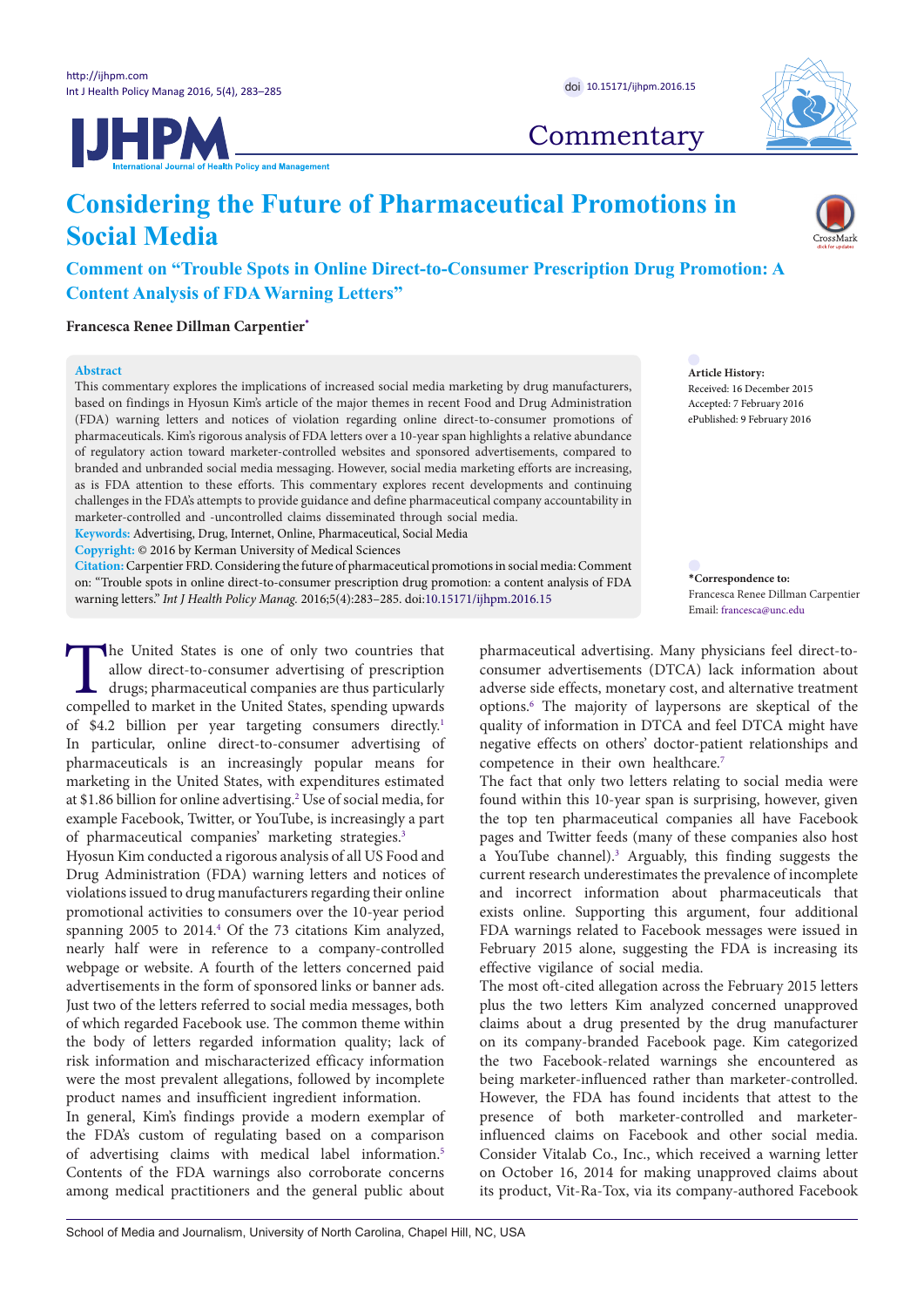posts. NanoBiotech Pharma received a similar warning on February 26, 2015 for its own Facebook posts. These incidents are arguably marketer-controlled, as the posts were created by company representatives. Therefore, responsibility for this primary content lies clearly with the company, and so the FDA may take action against the company for producing and disseminating the unapproved claim.

Accountability for claims are less clear when the content is not directly marketer-controlled, which Kim refers to as marketer-influenced. On December 11, 2012, AMARC Enterprises received a warning for endorsing, via a Facebook "like," an unapproved claim about its product, Poly-MVA for pets, which had been posted on another company's Facebook page. In this case, the origin of the claim is unclear, as it is not possible from viewing the claim to ascertain whether AMARC might have authored the content or encouraged the other company to create and disseminate the claim. Similarly, Zarbee's, manufacturer of a natural cough remedy, received an FDA warning on June 27, 2014 for "liking" unapproved claims posted to the company's Facebook wall by third parties (Zarbee's was also warned about their Twitter posts implying their product was a drug rather than a dietary supplement). In June 2014, the FDA issued a draft report of social media guidelines to address third party misinformation.<sup>[8,](#page-2-7)[9](#page-2-8)</sup> Relevant to the determination of authorship, the FDA indicated that it considers a company's responsibility for a claim to increase, the closer the company is to the creation or endorsement of the claim.<sup>[9](#page-2-8)</sup> A second report focusing on Twitter was also issued in June 2014, indicating that a company may embed a direct link within a message that directs a user to additional information about the product.[10](#page-2-9) However, in the initial message and in the linked information, risk information must be complete and be afforded the same prominence as benefit information[.10](#page-2-9) Furthermore, all information and links must be branded.[10](#page-2-9) The overriding suggestion by the FDA in these reports is for pharmaceutical companies to consider avoiding use of the medium if there is concern of noncompliance or an inability to comply[.8](#page-2-7)[-10](#page-2-9)

These points can most easily be evaluated and enforced when a message has clearly been posted by the company. However, as is evident in the recent body of allegations, a great deal of ambiguity surrounds social media, and regulators will likely continue to struggle with defining the company's agency, and therefore responsibility, in pharmaceutical messages disseminated outside the company's branded media channels[.11](#page-2-10) Yet, as Kim concludes, it is vital that the FDA increase its monitoring of social media either directly or through a third-party system. Health information continues to be one of the most frequently sought topics on the internet[.12](#page-2-11) In social media specifically, health information is widely shared; over 80% of young adults have disclosed health information and have sought health information at least once through a social media channel.[13](#page-2-12) Consumers who actively seek out online health information tend to believe the information to be credible, irrespective of whether a medical expert has actually authored the information[.14](#page-2-13) Unlike their perceptions of other methods of DTCA, consumers are less skeptical of online information unless they are expressly motivated to recognize the intent of these messages as persuasive[.15](#page-2-14) Thus, marketer-influenced messages, especially if unbranded, are particularly problematic for both consumers and regulators, as these messages often appear to be wordof-mouth information offered by a fellow layperson[.16](#page-2-15) In fact, the message might be originating from a compensated blogger or brand ambassador, as was the case with celebrity Kim Kardashian's paid endorsement of morning sickness drug, Diclegis, disseminated via Instagram post.<sup>[17](#page-2-16)</sup> Diclegis manufacturer, Duchesnay, Inc., received an FDA warning about this incident on August 7, 2015.

It is likely that the use of unbranded content by pharmaceutical companies will continue to grow, given that consumers tend to trust information from unbranded sources more than they trust branded sources.<sup>[13](#page-2-12)</sup> To the extent that the messages are either marketer-influenced or simply favorable toward a company product, these messages can serve as a conduit to attract users to the company's branded information[.11](#page-2-10) Thus, the potential to drive consumers toward this branded information might overcome current hesitations of some pharmaceuticals to capitalize on third party social media messaging outside their marketing campaigns, despite the understanding that this messaging, though potentially advantageous, is nonetheless uncontrollable.[17](#page-2-16) Both companies and regulators will likely remain concerned, however, about the potential misinformation and encouragement of misuse (eg, off-label use) of a drug in user-generated social media messages, which can harm public health as well as company marketing efforts.[18](#page-2-17)[,19](#page-2-18)

Perhaps more attractive to companies, Facebook and/or other social media offer venues for marketer-controlled, marketerinfluenced, or simply advantageous cause-related marketing opportunities, such that users interested in a social issue (eg, childhood obesity, heart disease) might be converted to potential consumers of a relevant product (eg, cholesterol lowering medication).<sup>20</sup> Again, cause-related virtual spaces might or might not be formally branded and might or might not be managed by the pharmaceutical company. The onus thus falls to regulators to identify when a cause-related space is, in fact, a component of a company's social media marketing campaign, just as regulators and companies alike will be challenged in determining when claims offered via messages outside marketer control become the responsibility of the company. According to the FDA's 2014 draft guidance on third party misinformation, pharmaceutical companies will not be held responsible for user-generated content.<sup>8</sup> However, as the FDA increases its guidance on how it will consider accountability of online messages, pharmaceutical companies might be increasingly tempted to leverage favorable usergenerated messages, which may further obfuscate the distinction between controlled and uncontrolled content.<sup>17</sup> A replication of Kim's content analysis of FDA warnings ten years from now would be very informative in examining how successful the FDA becomes in detecting drug manufacturer accountability in online unapproved claims, assuming pharmaceutical companies continue the trend toward online and social media marketing.

#### **Ethical issues** Not applicable.

### **Competing interests**

Author declares that she has no competing interests.